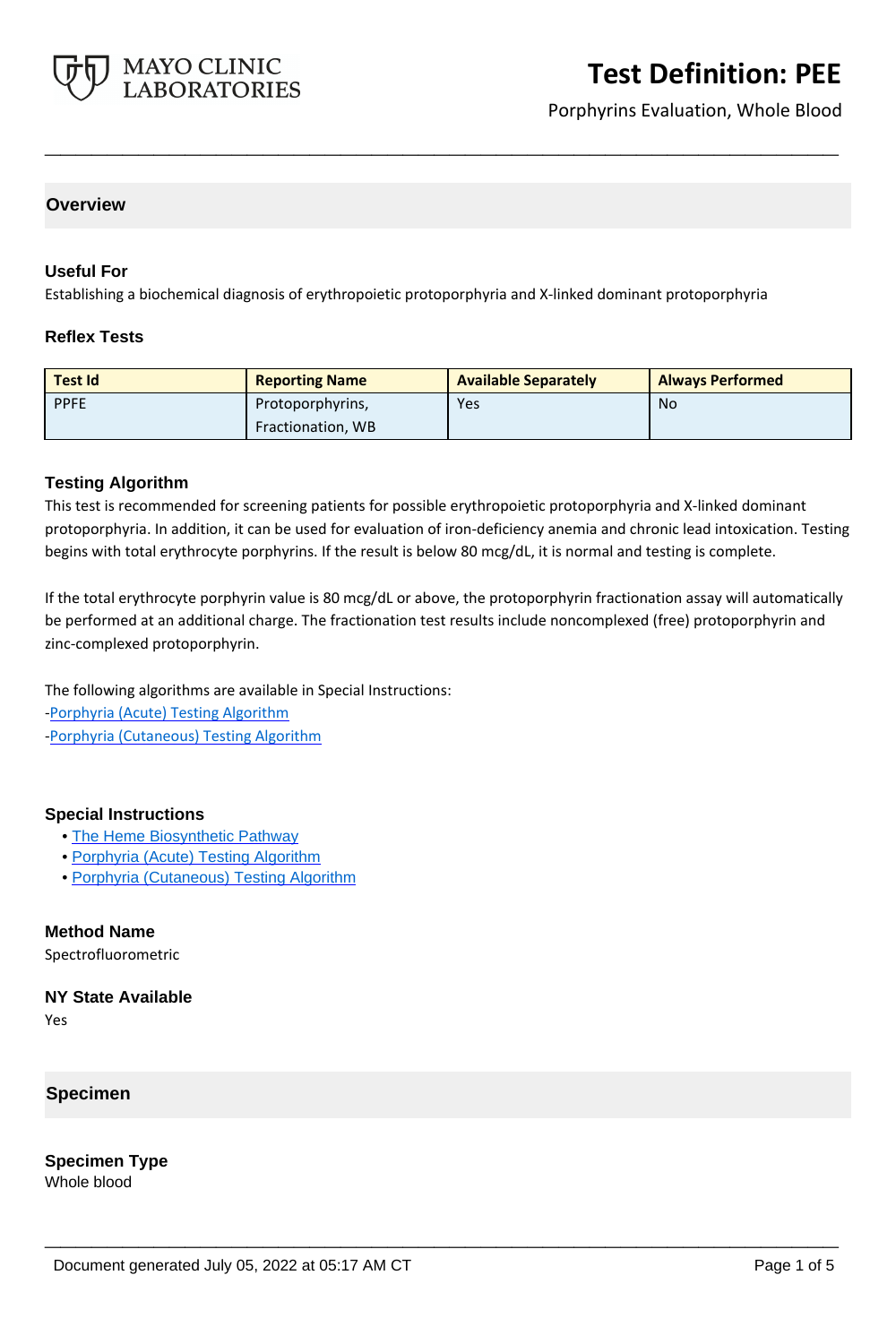

Porphyrins Evaluation, Whole Blood

### **Ordering Guidance**

This is the preferred test for assessment for protoporphyria. The preferred test for assessing lead toxicity in children is blood lead. For more information see PBDV / Lead, Venous, with Demographics, Blood or PBDC / Lead, Capillary, with Demographics, Blood. The preferred screening test for suspicion of a hepatic porphyria is urine porphyrins. For more information see PQNRU / Porphyrins, Quantitative, Random, Urine.

**\_\_\_\_\_\_\_\_\_\_\_\_\_\_\_\_\_\_\_\_\_\_\_\_\_\_\_\_\_\_\_\_\_\_\_\_\_\_\_\_\_\_\_\_\_\_\_\_\_\_\_**

### **Necessary Information**

Include a list of medications the patient is currently taking.

### **Specimen Required**

All porphyrin tests on whole blood can be performed on 1 collection tube.

**Patient Preparation:** Patient should abstain from alcohol for 24 hours. **Container/Tube: Preferred:** Green top (sodium heparin) **Acceptable:** Dark blue top (metal free heparin), green top (lithium heparin), lavender top (EDTA) **Specimen Volume:** Full tube **Collection Instructions:** Immediately place specimen on wet ice.

### **Forms**

If not ordering electronically, complete, print, and send a [Biochemical Genetics Test Request](https://www.mayocliniclabs.com/it-mmfiles/iem-request-form.pdf) (T798) with the specimen.

# **Specimen Minimum Volume**

3 mL

### **Reject Due To**

| <b>Gross hemolysis</b> | Reject |
|------------------------|--------|
|                        |        |

### **Specimen Stability Information**

| <b>Specimen Type</b> | <b>Temperature</b>       | <b>Time</b>       | <b>Special Container</b> |
|----------------------|--------------------------|-------------------|--------------------------|
| Whole blood          | Refrigerated (preferred) | <sup>7</sup> days |                          |

# **Clinical & Interpretive**

### **Clinical Information**

The porphyrias are a group of inherited disorders resulting from enzyme defects in the heme biosynthetic pathway. Depending on the specific enzyme involved, various porphyrins and their precursors accumulate in different specimen types. The patterns of porphyrin accumulation in erythrocytes and plasma and excretion of the heme precursors in urine and feces allow for the detection and differentiation of the porphyrias.

Testing erythrocyte porphyrin level is most informative for patients with a clinical suspicion of erythropoietic protoporphyria (EPP) or X-linked dominant protoporphyria (XLDPP). Clinical presentation of EPP and XLDPP is identical, with onset of symptoms typically occurring in childhood. Cutaneous photosensitivity in sun-exposed areas of the skin

**\_\_\_\_\_\_\_\_\_\_\_\_\_\_\_\_\_\_\_\_\_\_\_\_\_\_\_\_\_\_\_\_\_\_\_\_\_\_\_\_\_\_\_\_\_\_\_\_\_\_\_**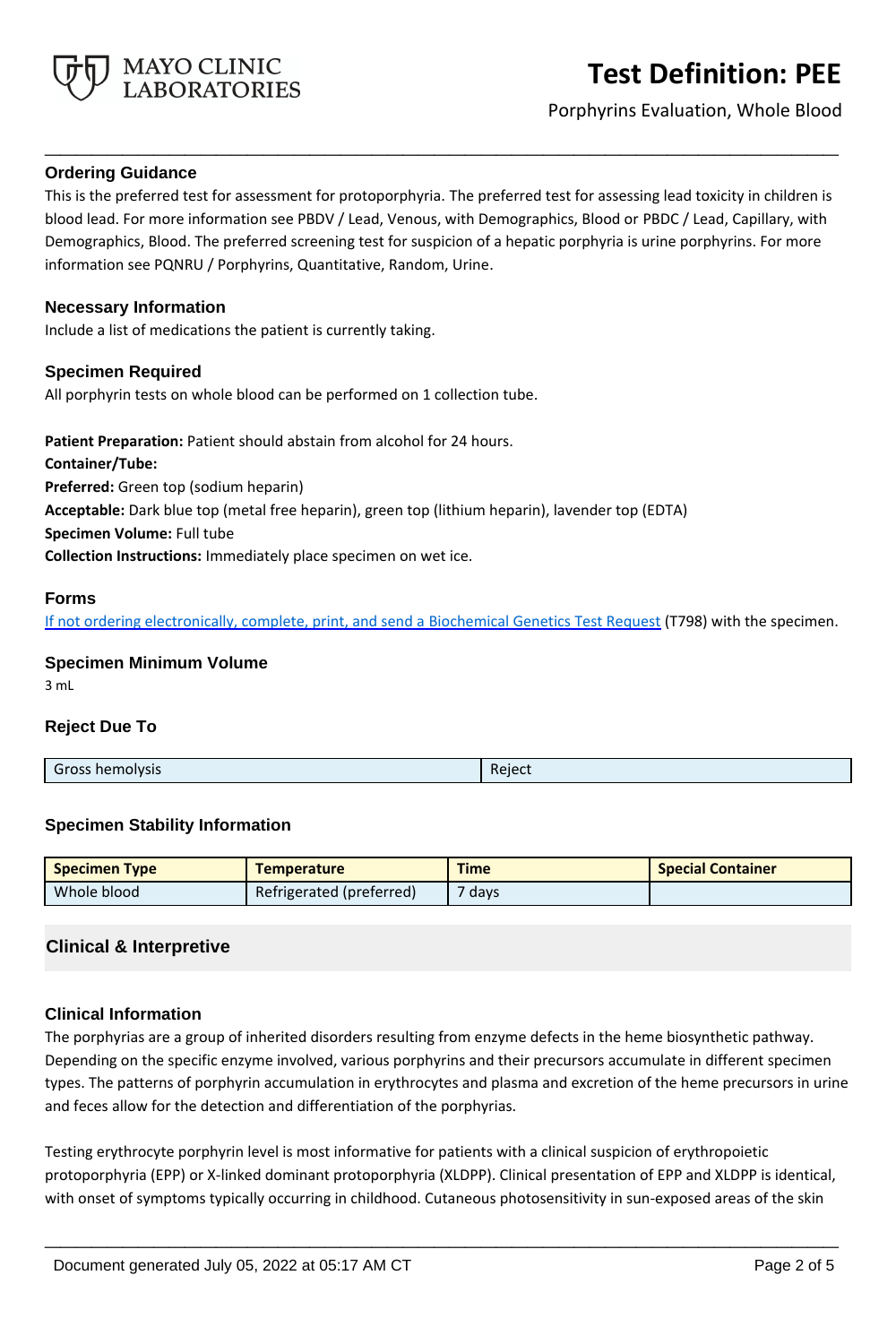# **MAYO CLINIC<br>LABORATORIES**

# **Test Definition: PEE**

# Porphyrins Evaluation, Whole Blood

generally worsens in the spring and summer months. Common symptoms may include itching, edema, erythema, stinging or burning sensations, and occasionally scarring of the skin in sun-exposed areas. Although genetic in nature, environmental factors can exacerbate symptoms, significantly impacting the severity and course of disease.

**\_\_\_\_\_\_\_\_\_\_\_\_\_\_\_\_\_\_\_\_\_\_\_\_\_\_\_\_\_\_\_\_\_\_\_\_\_\_\_\_\_\_\_\_\_\_\_\_\_\_\_**

EPP is caused by decreased ferrochelatase activity resulting in significantly increased noncomplexed (free) protoporphyrin levels in erythrocytes, plasma, and feces.

XLDPP is caused by gain-of-function variants in the C-terminal end of *ALAS2* gene and results in elevated erythrocyte levels of free and zinc-complexed protoporphyrin, and total protoporphyrin levels in plasma and feces.

Protoporphyrin fractionation is the main component of erythrocyte porphyrins. When total erythrocyte porphyrins are elevated, fractionation and quantitation of zinc-complexed and free protoporphyrin is necessary to differentiate the inherited porphyrias from other causes of elevated porphyrin levels. Other possible causes of elevated erythrocyte zinc-complexed protoporphyrin may include:

-Iron-deficiency anemia, the most common cause

-Chronic intoxication by heavy metals (primarily lead) or various organic chemicals

-Congenital erythropoietic porphyria (CEP), a rare autosomal recessive porphyria caused by deficient uroporphyrinogen III synthase

-Hepatoerythropoietic porphyria, a rare autosomal recessive porphyria caused by deficient uroporphyrinogen decarboxylase

Typically, the workup of patients with a suspected porphyria is most effective when following a stepwise approach. See [Porphyria \(Acute\) Testing Algorithm](http://www.mayocliniclabs.com/it-mmfiles/Porphyria__Acute__Testing_Algorithm.pdf) and [Porphyria \(Cutaneous\) Testing Algorithm](http://www.mayocliniclabs.com/it-mmfiles/Porphyria__Cutaneous__Testing_Algorithm.pdf) in Special Instructions or call 800-533-1710 to discuss testing strategies.

There are 2 test options:

-PEE / Porphyrins Evaluation, Whole Blood

-PEWE / Porphyrins Evaluation, Washed Erythrocytes.

The whole blood option is easiest for clients but requires that the specimen arrive at Mayo Clinic Laboratories within 7 days of collection. When this cannot be ensured, washed frozen erythrocytes, which are stable for 14 days, should be submitted.

# **Reference Values**

PORPHYRINS, TOTAL, RBC <80 mcg/dL

### **Interpretation**

Abnormal results are reported with a detailed interpretation that may include an overview of the results and their significance, a correlation to available clinical information provided with the specimen, differential diagnosis, and recommendations for additional testing when indicated and available.

# **Cautions**

Alcohol suppresses enzyme activity potentially leading to false-positive results if it is ingested within 24 hours of specimen collection.

**\_\_\_\_\_\_\_\_\_\_\_\_\_\_\_\_\_\_\_\_\_\_\_\_\_\_\_\_\_\_\_\_\_\_\_\_\_\_\_\_\_\_\_\_\_\_\_\_\_\_\_**

### **Clinical Reference**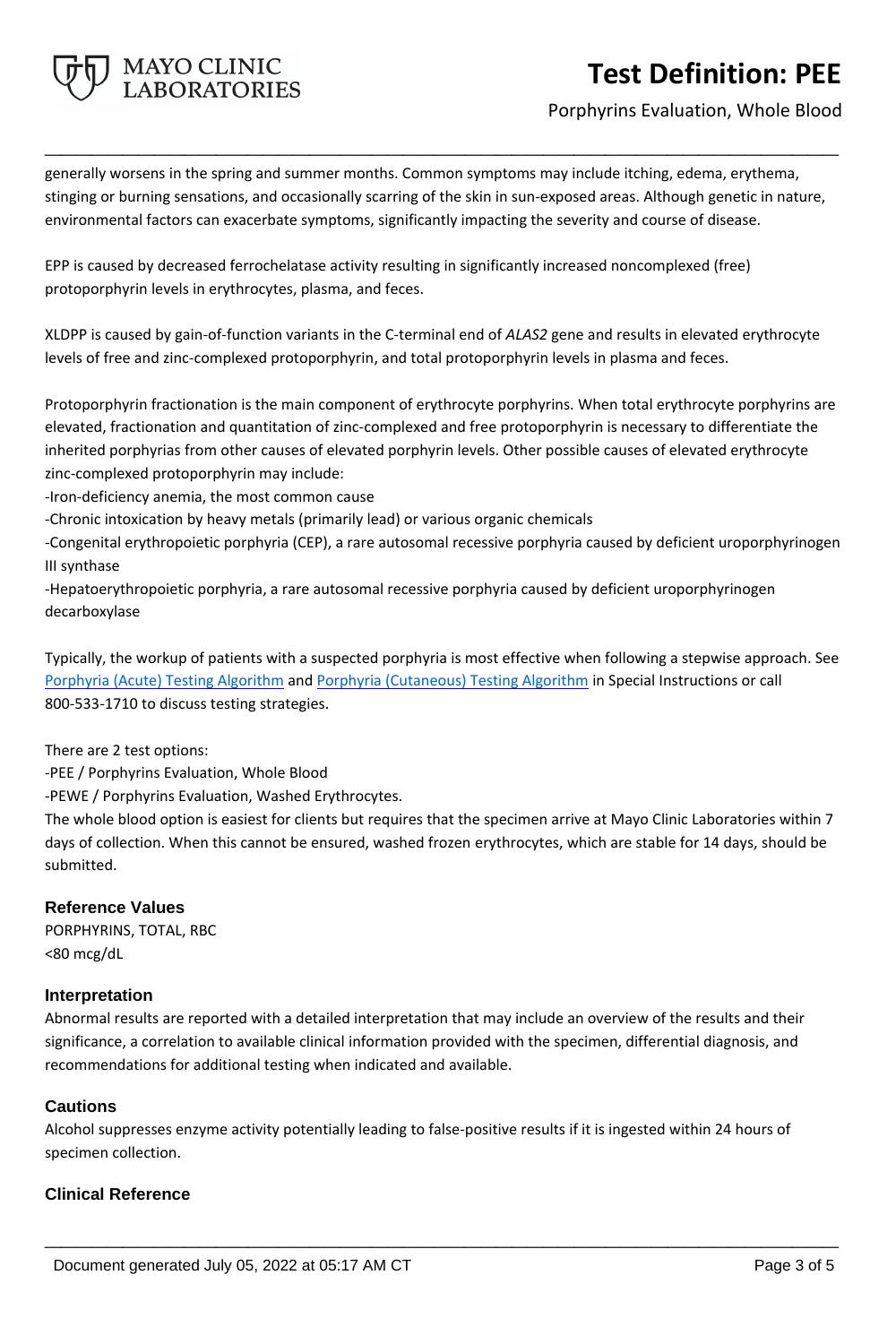

# **Test Definition: PEE**

Porphyrins Evaluation, Whole Blood

1. Tortorelli S, Kloke K, Raymond K: Chapter 15: Disorders of porphyrin metabolism. In Biochemical and Molecular Basis of Pediatric Disease. Fourth edition. Edited by DJ Dietzen, MJ Bennett, ECC Wong. AACC Press 2010, pp 307-324 2. Badminton MN, Whatley SD, Sardh E, Aarsand AK: Porphyrins and the porphyrias. In Tietz Fundamentals of Clinical Chemistry and Molecular Diagnostics. Sixth edition. Edited by N Rifai, AR Horvath, C Wittwer. Elsevier, Inc. 2018, pp 776-799

**\_\_\_\_\_\_\_\_\_\_\_\_\_\_\_\_\_\_\_\_\_\_\_\_\_\_\_\_\_\_\_\_\_\_\_\_\_\_\_\_\_\_\_\_\_\_\_\_\_\_\_**

3. Anderson KE, Sassa S, Bishop DF, Desnick RJ: Disorders of Heme Biosynthesis: X-Linked Sideroblastic Anemia and the Porphyrias. In The Online Metabolic and Molecular Bases of Inherited Disease. Edited by D Valle, AL Beaudet, B Vogelstein, et al. New York, McGraw-Hill. Accessed August 2, 2019. Available at

http://ommbid.mhmedical.com/content.aspx?bookid=971&Sectionid=62638866

4. Whatley SD, Ducamp S, Gouya B, et al: C-terminal deletions in the *ALAS2* gene lead to gain of function and cause X-linked dominant protoporphyria without anemia or iron overload. Am J Hum Genet 2008 Sep;83(3):408-414 5. Balwani M, Naik H, Anderson KE, et al: Clinical, Biochemical, and Genetic Characterization of North American Patients with Erythropoietic Protoporphyria and X-linked Protoporphyria. JAMA Dermatol 2017 Aug 1;153(8):789-796

# **Performance**

### **Method Description**

This evaluation is performed as a 2-step analysis. First, the total RBC porphyrin concentration is determined by extracting the porphyrins from washed, resuspended RBCs using a mixture of ethyl acetate and acetic acid. The porphyrins are then back extracted into dilute hydrochloric acid. Total porphyrins are quantified using this extract via spectrofluorometry.(Piomelli S: Free erythrocyte porphyrins in the detection of undue absorption of Pb and Fe deficiency. Clin Chem 1977;23:264-269; Gou EE, Balwani M, Bissell DM, et al: Pitfalls in Erythrocyte Protoporphyrin Measurement for Diagnosis and Monitoring of Protoporphyrias. Clin Chem. 2015 Dec;61[12]:1453-1456. doi: 10.1373/clinchem.2015.245456)

If the total porphyrin concentration is elevated, the RBCs are re-extracted to separate and quantify the zinc-complexed and noncomplexed (free) protoporphyrin via high-performance liquid chromatography.(Smith RM, Doran D, Mazur M, Bush B: High-performance liquid chromatographic determination of protoporphyrin and zinc protoporphyrin in blood. J Chromatogr 1980 Mar 14;181[3-4]:319-327; Gou EE, Balwani M, Bissell DM, et al: Pitfalls in Erythrocyte Protoporphyrin Measurement for Diagnosis and Monitoring of Protoporphyrias. Clin Chem. 2015 Dec;61[12]:1453-1456. doi: 10.1373/clinchem.2015.245456)

**\_\_\_\_\_\_\_\_\_\_\_\_\_\_\_\_\_\_\_\_\_\_\_\_\_\_\_\_\_\_\_\_\_\_\_\_\_\_\_\_\_\_\_\_\_\_\_\_\_\_\_**

# **PDF Report**

No

**Day(s) Performed** Monday, Wednesday, Friday

**Report Available** 3 to 4 days

**Specimen Retention Time** 2 weeks